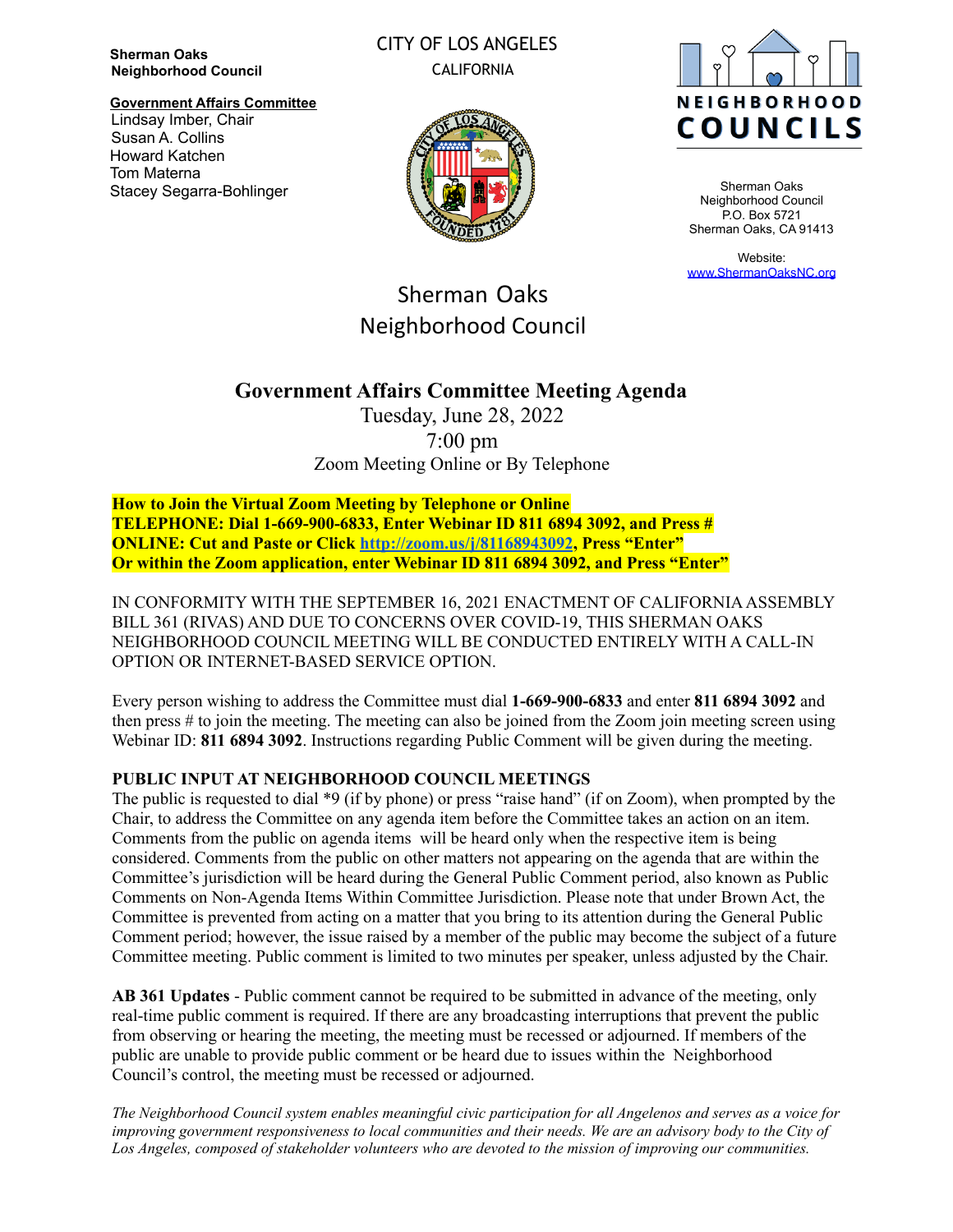Sherman Oaks Neighborhood Council Government Affairs Committee Meeting Agenda, Tuesday, June 28, 2022, 7:00 pm Page 2

## **1. Call to Order**

- **2. Roll Call**
- **3. Administrative Motions**
	- a. Motion to approve Gov't Affairs Meeting minutes for May 24, 2022.
- **4. Comments by Public Officials**

## **5. Chair's Report**

## **6. Action Item That May Be Voted Upon for Transmission to the Board**

a. [CF 22-0392](https://cityclerk.lacity.org/lacityclerkconnect/index.cfm?fa=ccfi.viewrecord&cfnumber=22-0392). Digital Off-Site Signs / Outdoor Advertising / Transportation Communication Network Program Structures / Los Angeles County Metropolitan Transportation Authority (MTA).

*Draft Motion*: The Sherman Oaks Neighborhood Council (SONC) opposes [CF 22-0392](https://cityclerk.lacity.org/lacityclerkconnect/index.cfm?fa=ccfi.viewrecord&cfnumber=22-0392) that would allow for digital advertising signage located on Transportation Communication Network Program (TCNP) Structures, unless the plan is amended to **prohibit non-freeway facing structures from being used as outdoor advertising**, and furthermore, includes a provision to require the operator sufficiently dim the brightness level on any TCNP digital advertising signage during overnight hours to reduce light pollution, hazards, and harm for drivers, pedestrians, residents, workers, and visitors. *Related: [Metro TCNP Initial Study \(2022\)](https://files.ceqanet.opr.ca.gov/277990-1/attachment/_Kn70wSGVm7aIJLbIQKHdF00XJCjZHcNbRosqZf2X28uMXDTwDTMqzMc-3xcBqRED-eKrkCfI5gx7mXq0).*

#### **7. Public Comments on Non-Agenda Items Within Committee Jurisdiction**

#### **8. Closing Remarks by Committee Members**

**9. Adjournment**

\*All Council File (CF) items contain a hyperlink to the applicable source legislation. Motions transmitted to the Board, unless otherwise noted, request a Community Impact Statement (CIS) submitted to the appropriate council file (if applicable) and a letter to Council District 4. Additional correspondence, if applicable, is indicated following the *Draft Motion*.

#### **THE AMERICAN WITH DISABILITIES ACT (ADA)**

As a covered entity under Title II of the Americans with Disabilities Act, the City of Los Angeles does not discriminate on the basis of disability and upon request will provide reasonable accommodation to ensure equal access to its programs, services, and activities. Sign language interpreters, assisted listening devices, or other auxiliary aids and/or services may be provided upon request. To ensure availability of services, please make your request at least 3 business days (72 hours) prior to the meeting by contacting the Department of Neighborhood Empowerment by calling (213) 978-1551 or email: [NCsupport@lacity.org](mailto:NCsupport@lacity.org)